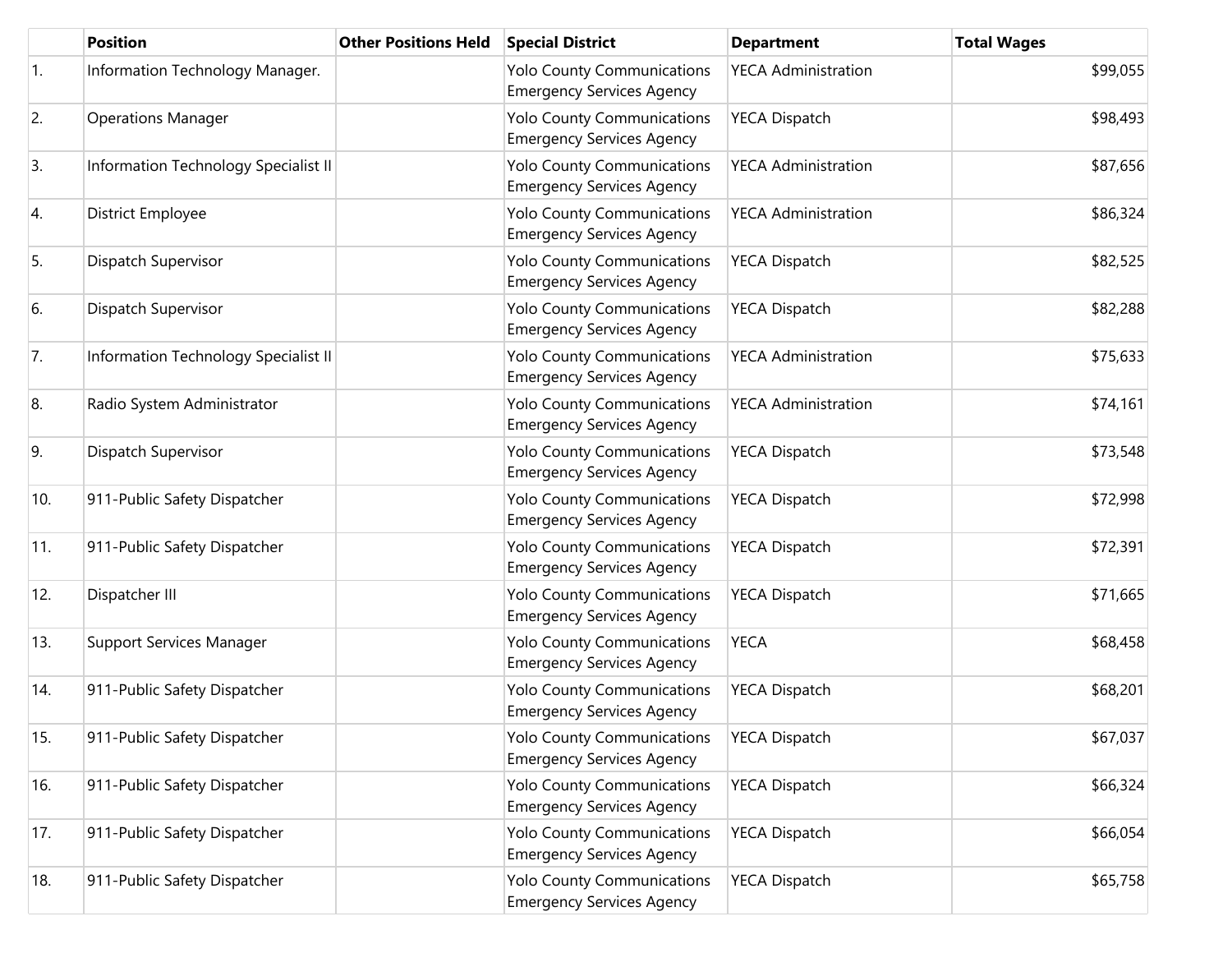| 19. | 911-Public Safety Dispatcher | <b>Yolo County Communications</b><br><b>Emergency Services Agency</b> | <b>YECA Dispatch</b>       | \$63,118 |
|-----|------------------------------|-----------------------------------------------------------------------|----------------------------|----------|
| 20. | 911-Public Safety Dispatcher | <b>Yolo County Communications</b><br><b>Emergency Services Agency</b> | <b>YECA Dispatch</b>       | \$62,535 |
| 21. | 911-Public Safety Dispatcher | <b>Yolo County Communications</b><br><b>Emergency Services Agency</b> | <b>YECA Dispatch</b>       | \$61,875 |
| 22. | 911-Public Safety Dispatcher | <b>Yolo County Communications</b><br><b>Emergency Services Agency</b> | <b>YECA Dispatch</b>       | \$60,877 |
| 23. | 911-Public Safety Dispatcher | <b>Yolo County Communications</b><br><b>Emergency Services Agency</b> | <b>YECA Dispatch</b>       | \$60,049 |
| 24. | Dispatcher III               | <b>Yolo County Communications</b><br><b>Emergency Services Agency</b> | <b>YECA Dispatch</b>       | \$59,843 |
| 25. | Administrative Coordinator   | <b>Yolo County Communications</b><br><b>Emergency Services Agency</b> | <b>YECA Administration</b> | \$59,789 |
| 26. | 911-Public Safety Dispatcher | <b>Yolo County Communications</b><br><b>Emergency Services Agency</b> | <b>YECA Dispatch</b>       | \$59,551 |
| 27. | 911-Public Safety Dispatcher | <b>Yolo County Communications</b><br><b>Emergency Services Agency</b> | <b>YECA Dispatch</b>       | \$58,354 |
| 28. | 911-Public Safety Dispatcher | <b>Yolo County Communications</b><br><b>Emergency Services Agency</b> | <b>YECA Dispatch</b>       | \$57,709 |
| 29. | Dispatch Assistant           | <b>Yolo County Communications</b><br><b>Emergency Services Agency</b> | <b>YECA Dispatch</b>       | \$55,295 |
| 30. | 911-Public Safety Dispatcher | <b>Yolo County Communications</b><br><b>Emergency Services Agency</b> | <b>YECA Dispatch</b>       | \$54,538 |
| 31. | Dispatch Supervisor          | <b>Yolo County Communications</b><br><b>Emergency Services Agency</b> | <b>YECA Dispatch</b>       | \$54,209 |
| 32. | Dispatch Assistant           | <b>Yolo County Communications</b><br><b>Emergency Services Agency</b> | <b>YECA Dispatch</b>       | \$53,990 |
| 33. | Dispatcher III               | <b>Yolo County Communications</b><br>Emergency Services Agency        | <b>YECA Dispatch</b>       | \$52,285 |
| 34. | 911-Public Safety Dispatcher | <b>Yolo County Communications</b><br><b>Emergency Services Agency</b> | <b>YECA Dispatch</b>       | \$51,022 |
| 35. | Dispatcher III               | <b>Yolo County Communications</b><br><b>Emergency Services Agency</b> | <b>YECA Dispatch</b>       | \$49,765 |
| 36. | Dispatch Assistant           | <b>Yolo County Communications</b><br><b>Emergency Services Agency</b> | <b>YECA Dispatch</b>       | \$47,259 |